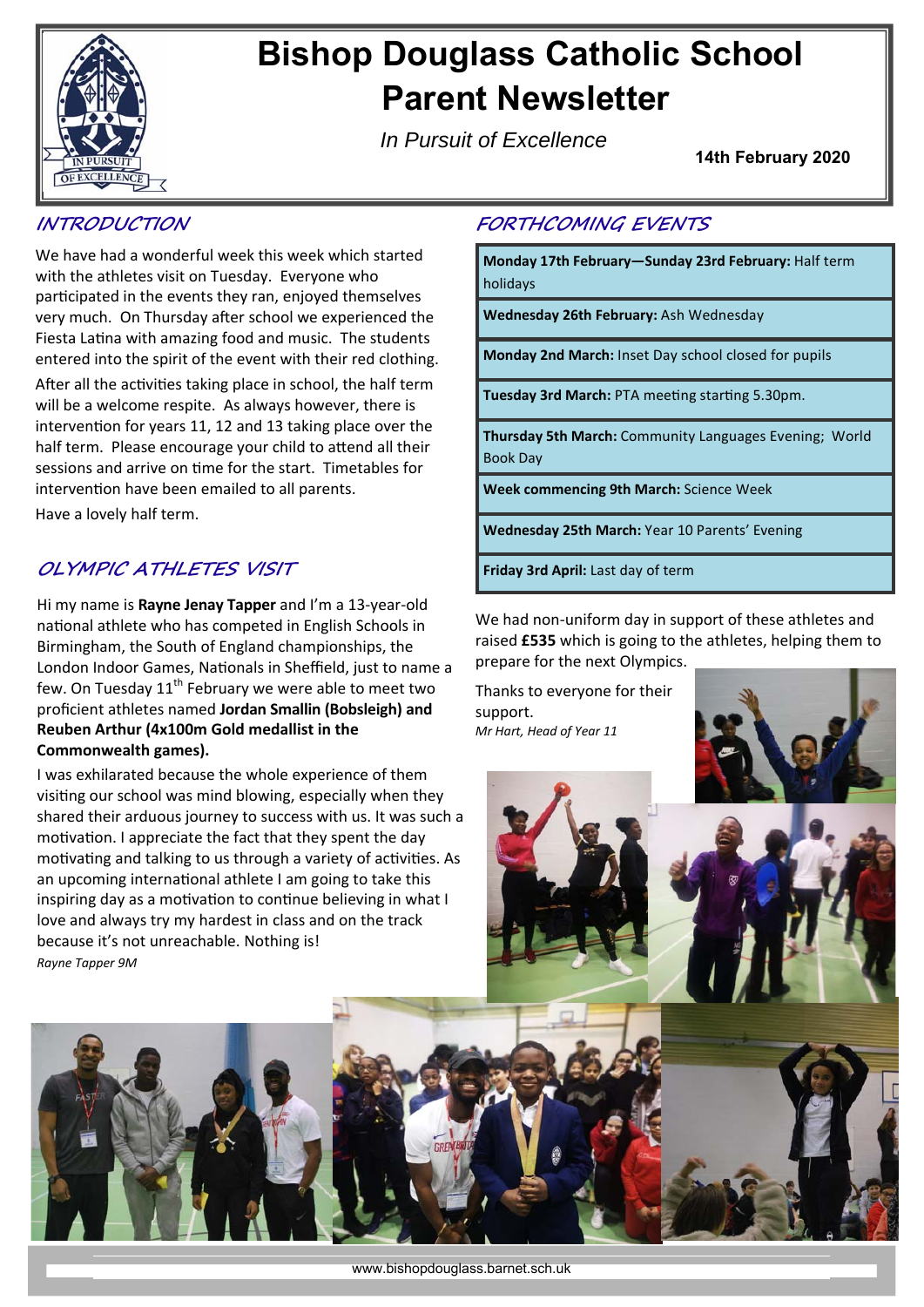#### praise.co.uk

#### **THIS WEEK'S EPRAISE WINNERS**

- **Year 7:** Lucja Dzialek (7W) (+45)
- Year 8: Clayton Roberts (8F) (+45)
- **Year 9:** Julian Kiode (9C) (+35)
- **Year 10:** Kiara Caner (10F) (+35)
- **Year 11:** Sofia Donghia (11C) (+25)
- **Year 12:** Vijesh D'Souza (12C) (+35)

**Year 13:** Gideon Larn (12F) (+45)

## **EPRAISE BREAKFAST**

Below are the top 5 Epraise collectors in each year group for this half term who have won a free breakfast which took place on Thursday this week. Congratulations to all!

#### **Yr 7**

Adam Kent 7F, Esah Ahmed 7F, Elisio Brahilika 7W Kayann Bailey‐Bowen 7W, Donya Shaterian 7W

### **Yr 8**

Arda Caner 8M, Christos Gkegkollari 8O, Dimitrios Lesai‐laios 8M, Rachael Odugu 8F, Anna Maria D 8O **Yr 9**

Zion Okai‐Mensah 9F, Elissavet Lesai‐Laiou 9M Manahwe Miles 9F, KaƟe Hopwood 9M Benjamin Mahboobian 9M

#### **Yr 10**

Kaira Caner 10F, Raine Estrella 10O, Iona Ogunnimo 10F, Ali Amiri 10A, Alex Tesfagaber 10A

#### **Yr 11**

Dejean Francis 11F, Pascal Chanda 11M, Rathus Surenthiran 11M, Gadir Al Khatib 11M Reohn Gordan‐Fregene

# **WORDS OF THE WEEK**

**Monday-Unanimous** (Adjective) - (of two or more people) fully in agreement:

- The **unanimous** consent of all the shareholders was required to approve the merger.
- Since one of the five council members objected to the proposal, the vote was not **unanimous.**

**Tuesday-Monotonous - (Adjective) - (of a sound or** utterance) lacking in variation in tone or pitch; dull, tedious, and repetitious; lacking in variety and interest:

- Jane does the same thing every single day, therefore considers her life to be **monotonous**.
- Everyone complains about my science teacher's uninteresƟng and **monotonous** lectures.

Wednesday-Perspicacious - (Adjective) - Having a ready insight into and understanding of things:

- The **perspicacious** fireman quickly detected the cause of the fire.
- The **perspicacious** teacher had no problem identifying the two students who had cheated on the exam.

**Thursday‐ Deference‐** (Noun) ‐ Polite submission and respect:

- f you treat others with **deference**, then people will respect you back.
- Firefighters deserve to be granted with the utmost **deference** for their loyal service.

**Friday‐ Calibrate‐** (Verb) ‐ To mark units of measurement on an instrument such so that it can measure accurately:

- The doctor will **calibrate** my oxygen level by having me blow air into a tube that is attached to a computer.
- During the concert, the audio technician will **calibrate** the music to a comfortable listening level.

# **NUMBER DAY 2020**

NSPCC Number Day, took place on Friday 7th February, wherein mathematics was the highlight of the day; for example, students are given maths‐related starters prior to their lessons . It is important because it is a day dedicated to raising money for the NSPCC (National Society for the Prevention of Cruelty to Children). At Bishop Douglass, we did an array of activities and collectively raised £232.11 for the NSPCC. One of such things was the highly anticipated Teacher VS Pupil quiz, won triumphantly for the previous two years by the team of students. During lunchtime, four students selected from the top set in mathematics were up against four Form Tutors. Both teams had 20 seconds to answer each of the 11 questions: whoever answers the most questions correctly wins.

With the victorious team being the students for the past two years, there was a significant amount of pressure on the pupils' team this year. But alas, the winning streak was broken, with the teachers coming out triumphant . Nevertheless, it was greatly exhilarating . *By Nathanielle Manuel (8C).*

Thank you for all your support for this day. Congratulations to: Monique Hart (correctly guessed the number of sweets in the jar); Savindi Gunaratne—winner of school quiz, 8C & 10W winners of Form Quiz. *Ms Kalam, Maths Teachers & Number Day lead*